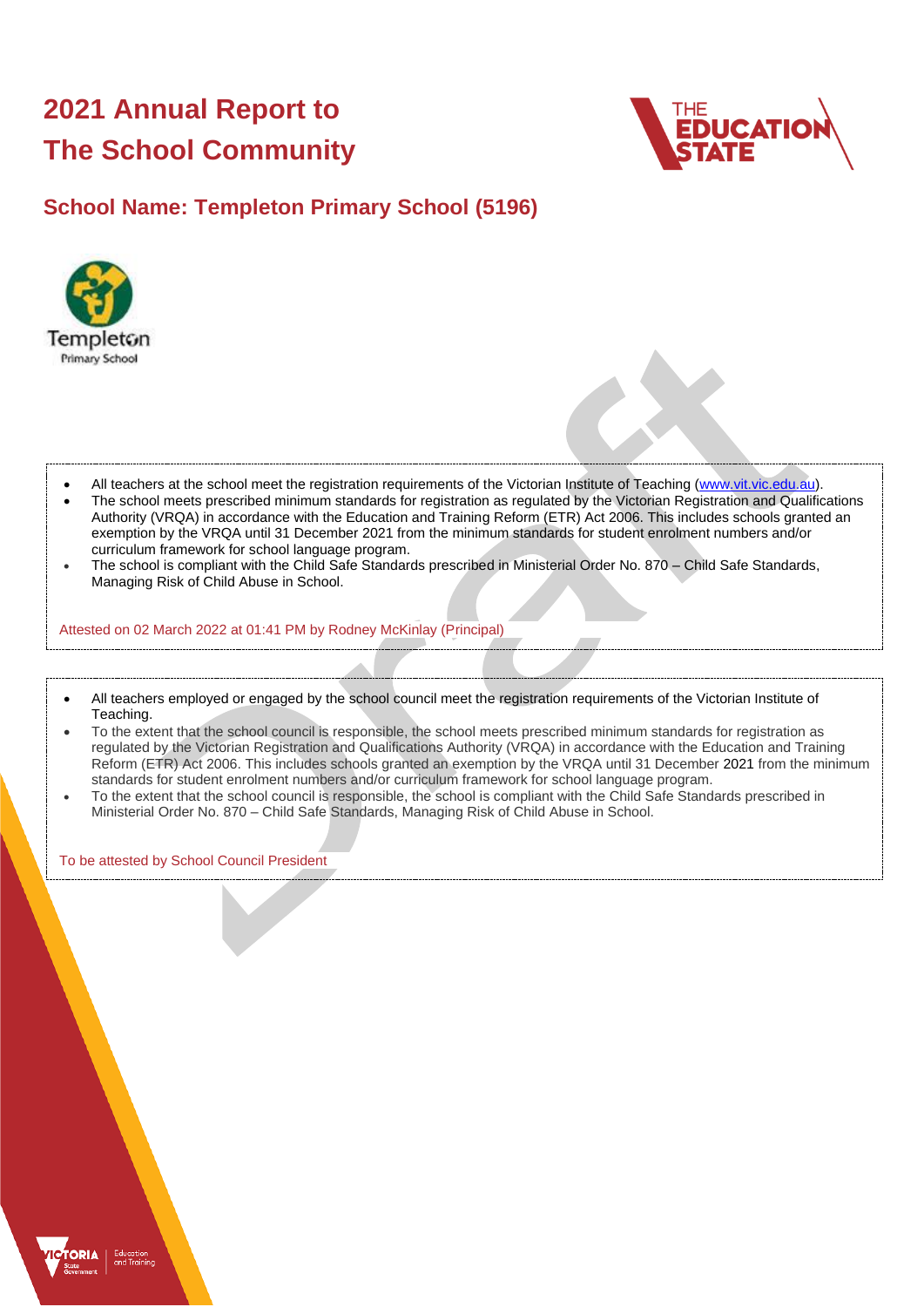

# How to read the Annual Report

## What does the *'About Our School'* commentary section of this report refer to?

The 'About our school' commentary provides a brief background on the school, an outline of the school's performance over the year and future directions.

The 'School Context' describes the school's vision, values and purpose. Details include the school's geographic location, size and structure, social characteristics, enrolment characteristics and special programs.

The 'Framework for Improving Student Outcomes (FISO)' section includes the improvement initiatives the school has selected and the progress they have made towards achieving them through the implementation of their School Strategic Plan and Annual Implementation Plan.

### What does the *'Performance Summary'* section of this report refer to?

The Performance Summary includes the following:

#### **School Profile**

- student enrolment information
- the school's 'Student Family Occupation and Education' category
- a summary of parent responses in the Parent Opinion Survey, shown against the statewide average for Primary schools
- school staff responses in the area of School Climate in the School Staff Survey, shown against the statewide average for Primary schools

#### **Achievement**

- English and Mathematics for Teacher Judgements against the curriculum
- English and Mathematics for National Literacy and Numeracy tests (NAPLAN).

#### **Engagement**

Student attendance at school

#### **Wellbeing**

Student responses to two areas in the Student Attitudes to School Survey:

- Sense of Connectedness
- Management of Bullying

Results are displayed for the latest year and the average of the last four years (where available). As NAPLAN tests were not conducted in 2020, the NAPLAN 4-year average is the average of 2018, 2019 and 2021 data in the 2021 Performance Summary.

## Considering COVID-19 when interpreting the Performance Summary

The Victorian community's experience of COVID-19, including remote and flexible learning, had a significant impact on normal school operations in 2020 and 2021. This impacted the conduct of assessments and surveys. Readers should be aware of this when interpreting the Performance Summary.

For example, in 2020 and 2021 school-based surveys ran under changed circumstances, and NAPLAN was not conducted in 2020. Absence and attendance data during this period may have been influenced by local processes and procedures adopted in response to remote and flexible learning.

Schools should keep this in mind when using this data for planning and evaluation purposes.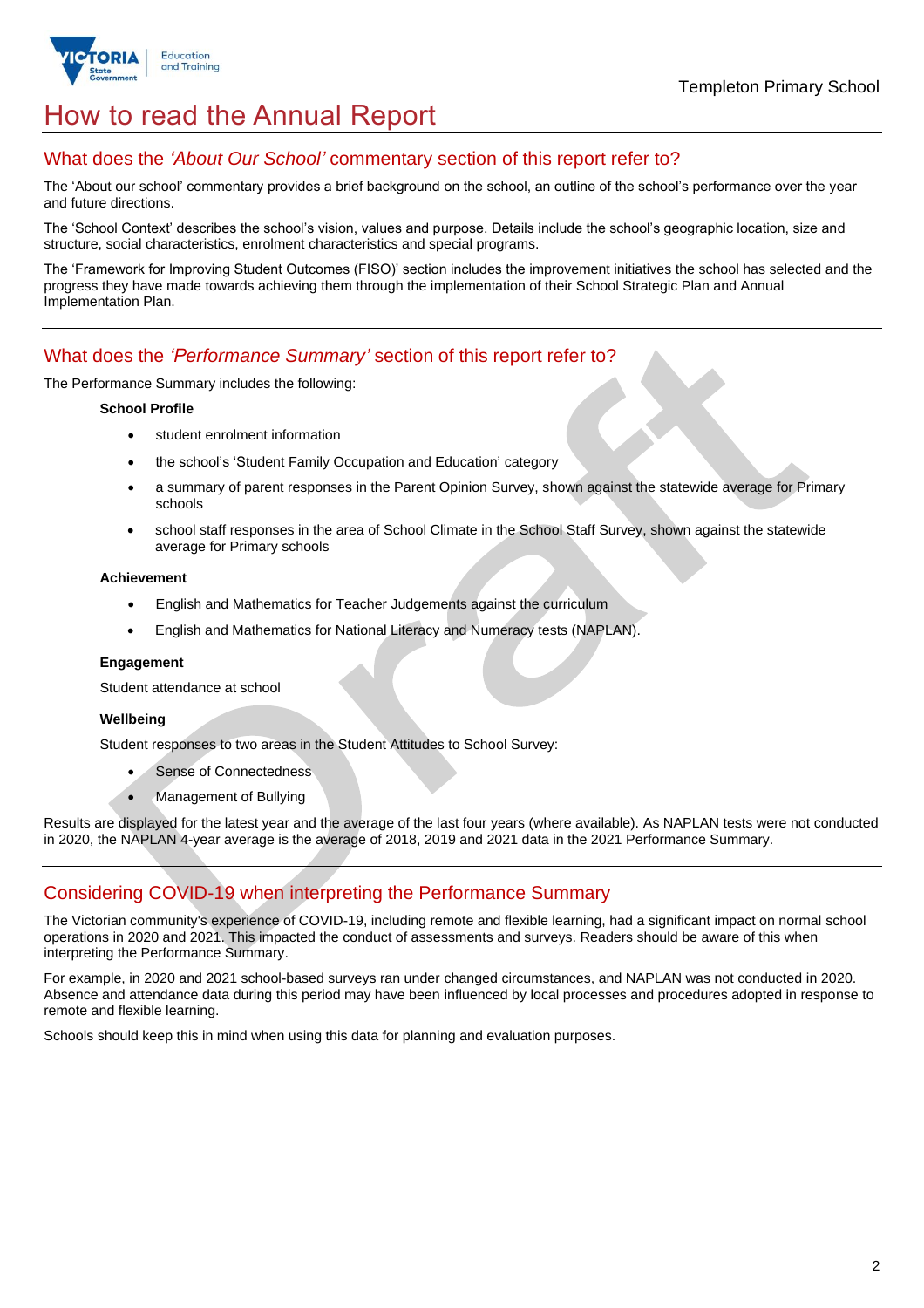

# How to read the Annual Report (continued)

### What do *'Similar Schools'* refer to?

Similar Schools are a group of Victorian government schools with similar characteristics to the school.

This grouping of schools has been created by comparing each school's socio-economic background of students, the number of non-English speaking students and the school's size and location.

## What does *'NDP'* or '*NDA*' mean?

'NDP' refers to no data being published for privacy reasons or where there are insufficient underlying data. For example, very low numbers of participants or characteristics that may lead to identification will result in an 'NDP' label.

'NDA' refers to no data being available. Some schools have no data for particular measures due to low enrolments. There may be no students enrolled in some year levels, so school comparisons are not possible.

Note that new schools only have the latest year of data and no comparative data from previous years. The Department also recognises unique circumstances in Specialist, Select Entry, English Language, Community Schools and schools that changed school type recently, where school-to-school comparisons are not appropriate.

## What is the *'Victorian Curriculum'*?

The Victorian Curriculum F–10 sets out what every student should learn during his or her first eleven years of schooling. The curriculum is the common set of knowledge and skills required by students for life-long learning, social development and active and informed citizenship.

The Victorian Curriculum is assessed through teacher judgements of student achievement based on classroom learning.

The curriculum has been developed to ensure that school subjects and their achievement standards enable continuous learning for all students, including students with disabilities.

The 'Towards Foundation Level Victorian Curriculum' is integrated directly into the curriculum and is referred to as 'Levels A to D'.

'Levels A to D' may be used for students with disabilities or students who may have additional learning needs. These levels are not associated with any set age or year level that links chronological age to cognitive progress (i.e., there is no age expected standard of achievement for 'Levels A to D').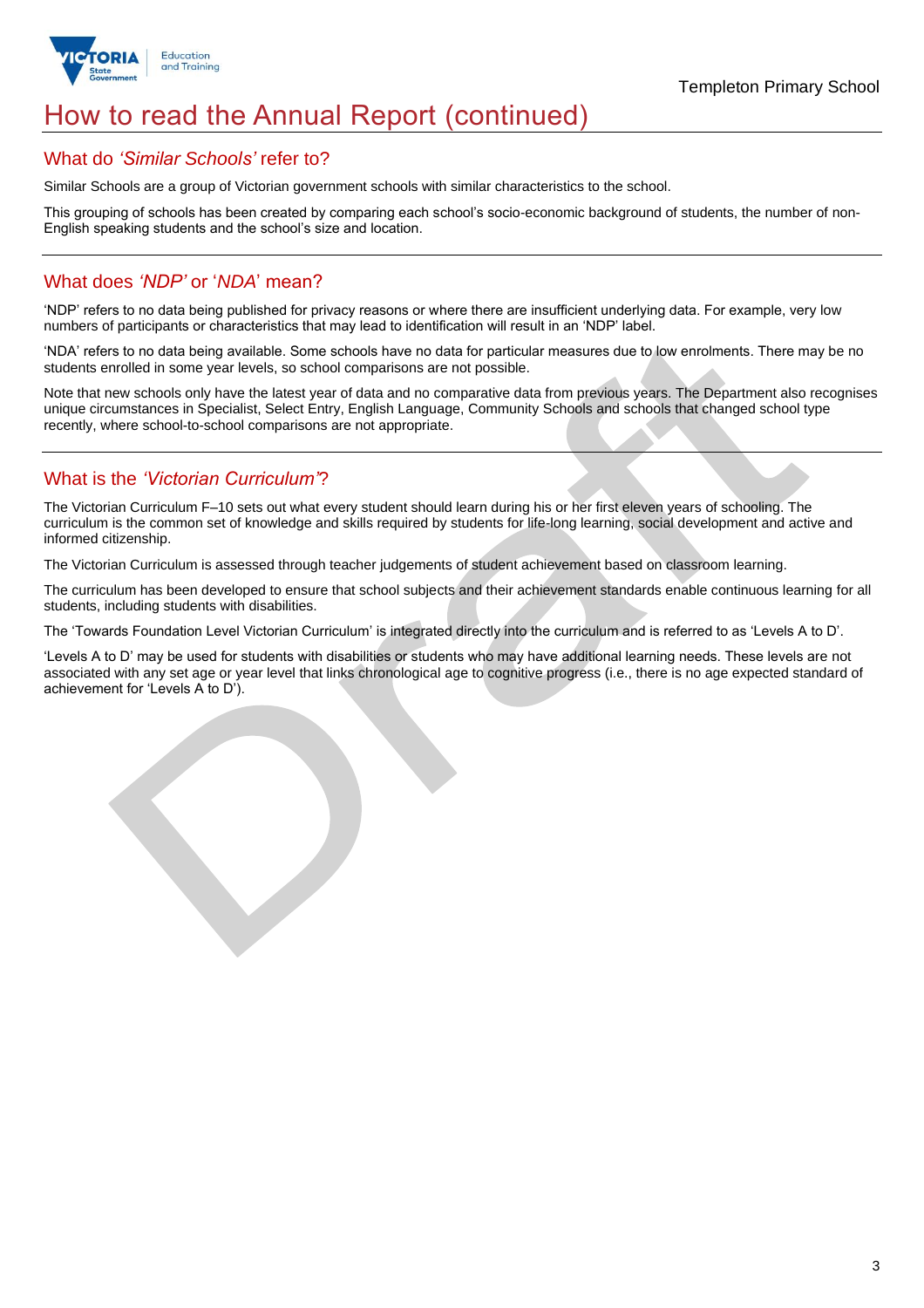

# **About Our School**

## School context

Templeton Primary School is located in Wantirna. The school promotes diversity in curriculum with a broad range of specialist and enrichment programs, while the core curriculum areas of literacy and numeracy are of central importance. In 2021, Templeton had a capped enrolment of 738 students being taught in 29 classrooms based on traditional Prep to 6 year levels. We aim to equip students with the self-management, educational and interpersonal skills required to approach life with confidence. An integral part of our tradition is to nurture in our students a sense of pride in performance. School Council, the Principal and staff actively encourage teamwork and a spirit of cooperation.

Underpinning our approach is the belief that children learn best when they have healthy self-esteem and that they should be motivated, engaged and challenged by the learning environment. Templeton gained national recognition when we were awarded the Outstanding Achievement Award for Curriculum Design in the National School Awards.

The staffing profile of Templeton Primary School includes one principal, two assistant principals, 1 leading teacher, 3 learning specialists, 35.8 teachers, 5 full time equivalent Education Support (ES) staff, 2.5 office administration staff and a qualified school nurse (0.6).

Weekly specialist classes were offered in Chinese, Visual Arts, Performing Arts, ICT, Library and Physical Education.

The School's mission is to: Create a safe, caring and supportive learning environment that is stimulating and challenging, whilst providing a high quality balanced educational program for all students and foster a culture of optimism, resilience and tolerance.

In our first 42 years we have grown into a school with a very clear understanding of who we are, what we do and what we want our students to be:

Templeton Primary School:

- We are a high performing, academic focused school,
- Who welcomes and embraces our international community.

• We focus on developing our students' literacy and numeracy skills and creating a learning environment where our students can achieve their personal best.

• We balance our academic focus by immersing our students in a broad and well balanced curriculum that allows our students to release their talents in many varied ways.

- We endeavour to inspire independent learners,
- Who grow into knowledgeable, well-balanced and caring people.

## Framework for Improving Student Outcomes (FISO)

Templeton is a member of the Knox Schools' Network and as such participates in their FISO initiatives.

Templeton PS focused on the Improvement Initiatives of: Building practice excellence.

The school's professional learning has well-articulated purposes that are focused on student outcomes, derived from the analysis of student data. There is a whole school professional learning schedule established at the start of the year including times for curriculum teams to meet.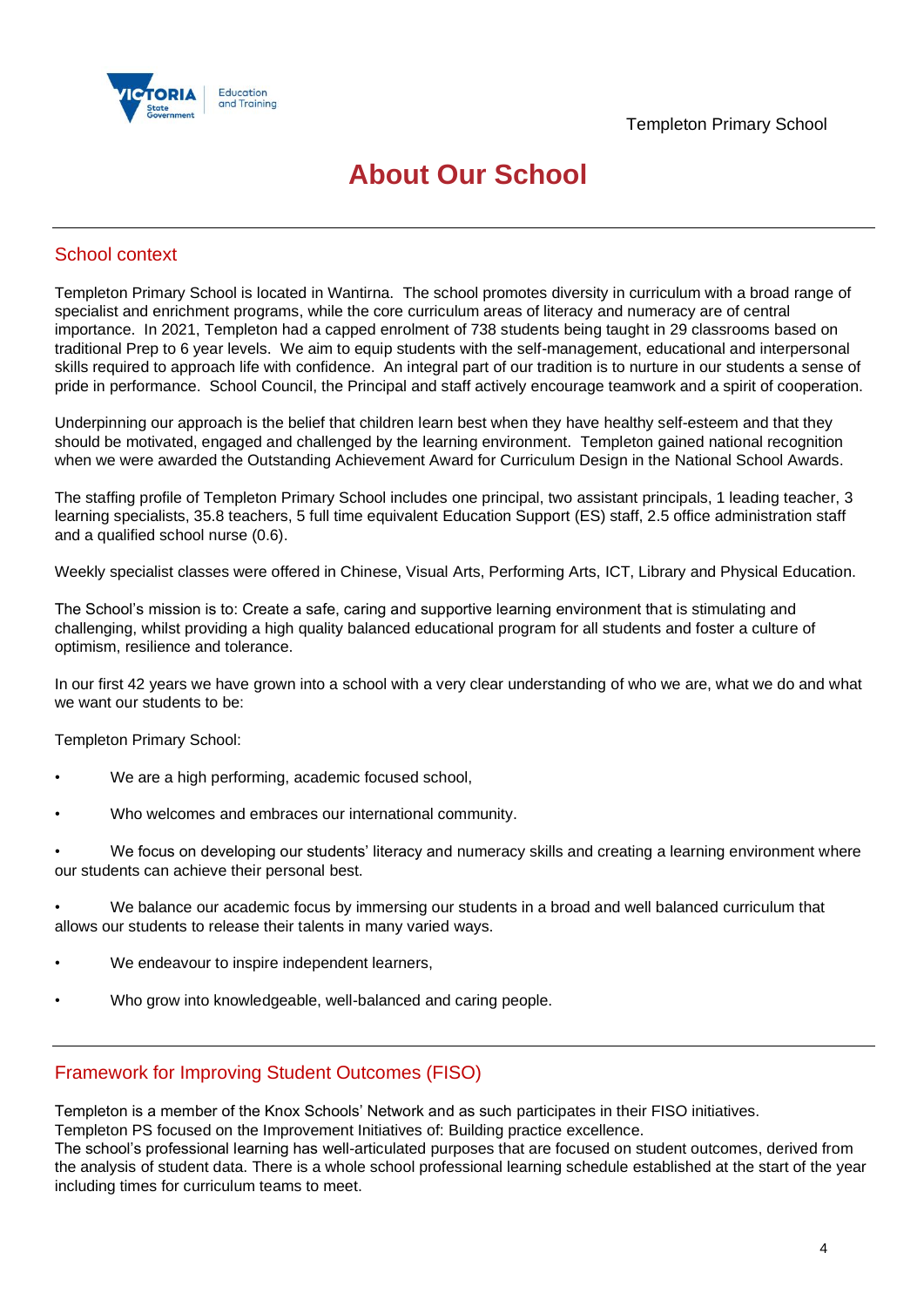## Templeton Primary School



All student data (NAPLAN, PAT, Annual Reports, Teacher judgements, School Performance Reports, Opinion Survey data) is shared at staff meetings, curriculum team meetings and discussed to identify common themes and develop strategies to improve future results.

Our student data results are very strong and these are reflective of the practices and processes that are in place based around FISO.

The appointment of a Director of Teaching & Learning: Literacy and a Director of Teaching & Learning: Numeracy, together with our Learning Specialists, enables highly skilled teachers to model best practice and provide feedback to the staff in relation to their classroom practices. This further supports the development of teacher capacity and improvement in student learning outcomes.

Our Directors of Teaching and Learning and Learning Specialists attend each PLT to ensure consistency in planning and use of student data to inform future teaching across the school.

### Achievement

In 2021, our Student Achievement data once again showed excellent results.

In all learning areas, we performed at a 'higher' level to the state average and to other similar schools on the school comparison measure in both literacy and numeracy.

Our teacher assessments, reflected in the 'Percentage of students in Years Prep to Year 6 working at or above expected standards' was well above the state median in Mathematics and English. Moderation of our writing was a focus for us in 2021 to enable our staff to mark at a similar level to NAPLAN markers.

Templeton is proud of its achievements in student learning and takes great pride in the 'value add' we provide in the curriculum for our students.

In NAPLAN, our Year 3 & 5 results are consistently well above the state averages and well above similar schools. From 2018-2021, our results have been consistently well above the state average in Year 3 and Year 5 Numeracy and Reading.

In 2021 our numeracy and literacy results were well above state averages and similar schools in Year 3 and Year 5 and well above for the last 4 years.

Year 3 & 5 Learning Gain (how much a student has grown academically from Year 3 to Year 5) has seen a remarkable reduction in the number of students in the bottom 25% of achievement levels, particularly in Numeracy, Reading and Grammar and Punctuation.

A focus for 2022 will be to increase the number of students who have high growth from Year 3 to Year 5.

A focus on continually developing the teaching capacity of our staff has contributed to sustained excellence in achievement across all year levels.

Our Grade 5 NAPLAN results over the last 5 years has ensured that we are ranked in the top 3% of schools in Victoria and Australia. We currently sit just outside the top 30 schools in Victoria (includes private schools)

# **Engagement**

Student attendance is significantly better than the state average over a four year period. This is a clear indication that the programs we offer at Templeton are engaging and stimulating for our students.

This has resulted in all Year levels having between 96 – 97% attendance rates.

From 2018 to 2021 on the Attitudes to School Survey, our Year 4, 5 and 6 students' opinion of the school is very positive on all variables - significantly above state averages and higher than like schools.

Our Students Attitude to School survey also highlights that our students feel protected and free of bullying with our results higher than state averages and higher than like schools over the same period.

In the 2021 Panorama Report; 95% of students felt connected to school and 88% of parents were satisfied with the school overall. Outstanding feedback from our community in a covid environment!

Our outstanding results in this area are the result of our Strategic Plan goals and initiatives outlined in our AIP, which targets student engagement.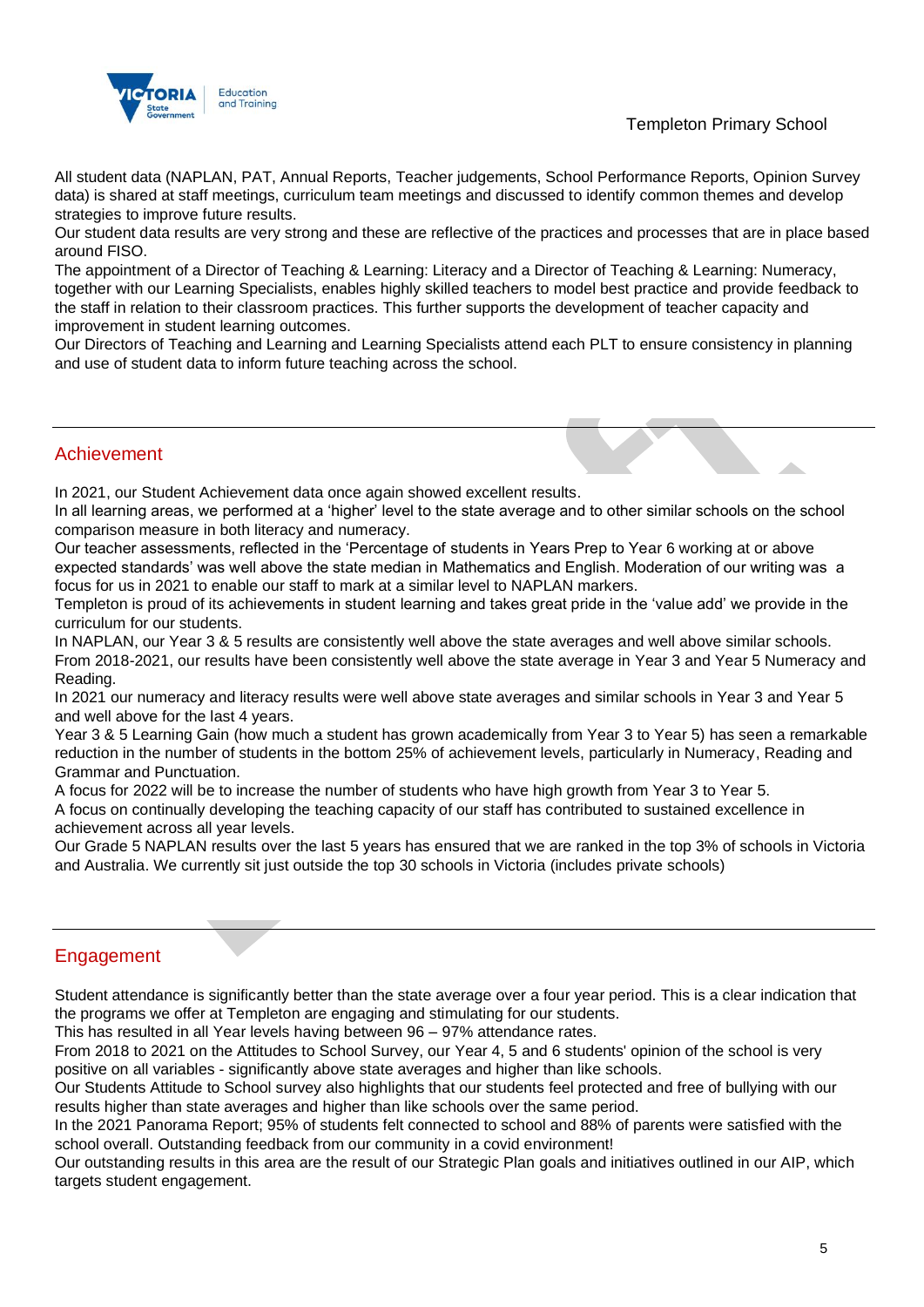## Templeton Primary School



We have started the process of improving moderation of our students' writing. We are marking our students too hard and need to focus more on the NAPLAN marking guide to direct our level of marking.

The implementation of all these initiatives is having a profound effect on our results.

Parent Opinion Survey: In 2021 we sent out surveys to all our families. General satisfaction was 88% - an outstanding result and an indication that we are meeting the needs of our parent community, particularly in light of the effect covid had on schooling.

Teacher communication with parents is an area of focus for us. Although 77% positive response rate on the survey is very good, our goal is to raise this to 90%.

We have introduced the Xuno app to allow communication directly with teachers.

The introduction of grade level blogs will also allow parents to access information regarding their child's classroom and curriculum.

We expect that the introduction of these two initiatives will enhance the communication between parents and their child's class teacher.

## **Wellbeing**

Our survey data (Students and Parents) remains very high and compares very favourably to other schools. We are particularly thrilled with our Students' Attitudes to School Survey results in the area of 'Management of Bullying' that places us higher than similar schools over a four year period. The 'Sense of Connectedness' results are also excellent and well above the Median for all Victorian Government Primary Schools and again higher than like schools.

The introduction of our Wellbeing team was a huge success in 2019. We were able to reach more students and support them in a wide variety of ways.

Andrea Edwards, our Well Being Coordinator, ensured that every child in need was able to access a support staff member throughout the year.

Our Student Survey results were incredible, with all areas registering a 90% or more positive response rate.

# Finance performance and position

Templeton Primary School has maintained a sound financial position through careful and strategic spending. During the year we achieved a surplus of \$402 587.

The school's total operating revenue for 2021 was \$6 811 193.

Government Grants – Departmental and Commonwealth made up \$693 060 of revenue.

The balance of school revenue came from locally raised funds and other revenue of \$520 662.

The locally raised revenue included such items as camp fees, hire of facilities, excursion fees, school levies and parent fundraising.

The importance of these locally raised funds to support the delivery of teaching programs and maintain the high standard of achievement at Templeton cannot be over stated.

The total expenditure for the school in 2021 was \$6 408 606.

The major components being property maintenance, building and ground works, refuse and garbage and equipment purchases.

Salaries and allowances for teacher support staff, casual relief staff and superannuation and Miscellaneous Expenses for camps, excursions and activities and administration costs make up the majority of our expenditure. Refurbishment of our oval was also a major expense in 2021.

The school has continued to manage its financial resources in a very prudent manner for 2021, whilst maintaining and developing the number of outstanding learning opportunities for our students.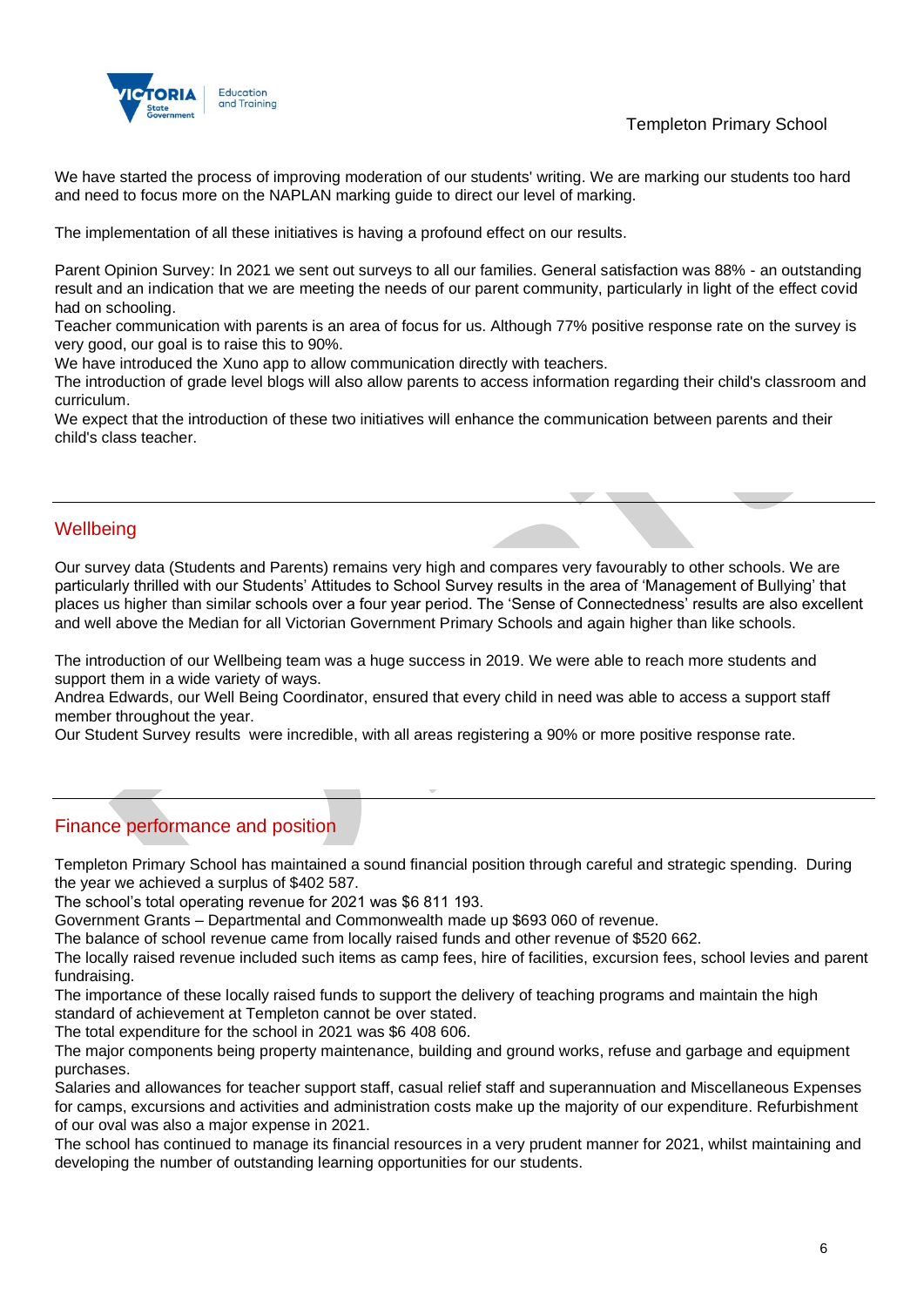

# **Performance Summary**

The Performance Summary for government schools provides an overview of how this school is contributing to the objectives of the Education State and how it compares to other Victorian government schools.

All schools work in partnership with their school community to improve outcomes for children and young people. Sharing this information with parents and the wider school community helps to support community engagement in student learning, a key priority of the Framework for Improving Student Outcomes.

Refer to the 'How to read the Annual Report' section for help on how to interpret this report.

# SCHOOL PROFILE

#### **Enrolment Profile**

A total of 738 students were enrolled at this school in 2021, 370 female and 368 male.

47 percent of students had English as an additional language and NDP percent were Aboriginal or Torres Strait Islander.

#### **Overall Socio-Economic Profile**

The overall school's socio-economic profile is based on the school's Student Family Occupation and Education index (SFOE).

SFOE is a measure of socio-educational disadvantage of a school, based on educational and employment characteristics of the parents/carers of students enrolled at the school. Possible SFOE band values are: Low, Low-Medium, Medium and High. A 'Low' band represents a low level of socio-educational disadvantage, a 'High' band represents a high level of socio-educational disadvantage.

This school's SFOE band value is: Low

#### **Parent Satisfaction Summary**

The percent endorsement by parents on their school satisfaction level, as reported in the annual Parent Opinion Survey.

Percent endorsement indicates the percent of positive responses (agree or strongly agree) from parents who responded to the survey.

| <b>Parent Satisfaction</b>       | Latest year<br>(2021) |              |     | <b>Parent Satisfaction (latest year)</b> |                            |     |       |
|----------------------------------|-----------------------|--------------|-----|------------------------------------------|----------------------------|-----|-------|
| School percent endorsement:      | 84.2%                 | School       |     |                                          |                            |     | 84.2% |
| State average (primary schools): | 81.8%                 | <b>State</b> |     |                                          |                            |     | 81.8% |
|                                  |                       | $0\%$        | 20% | 40%                                      | 60%<br>Percent endorsement | 80% | 100%  |

#### **School Staff Survey**

The percent endorsement by staff on School Climate, as reported in the annual School Staff Survey.

Percent endorsement indicates the percent of positive responses (agree or strongly agree) from staff who responded to the survey.

Data is suppressed for schools with three or less respondents to the survey for confidentiality reasons.

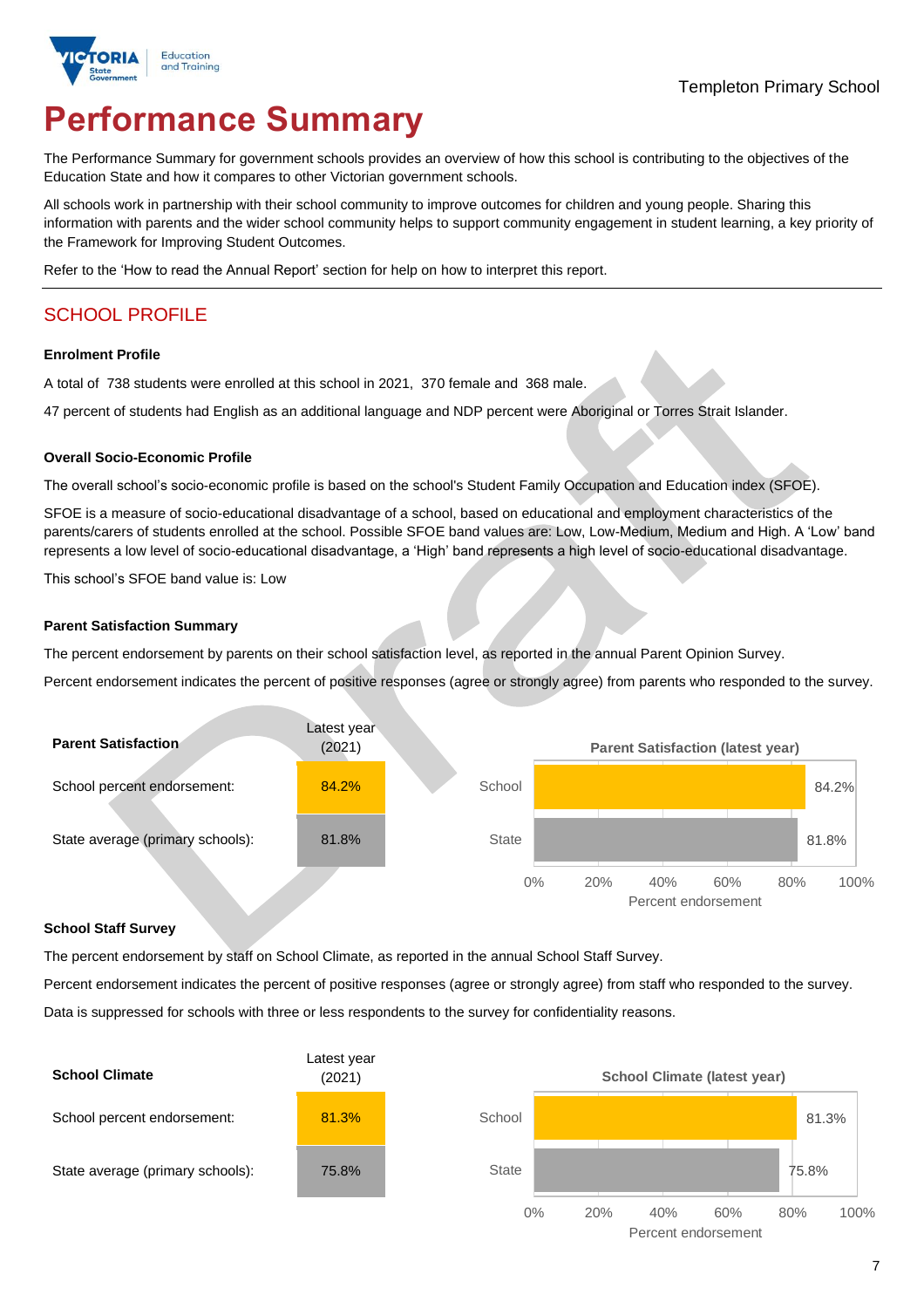

# ACHIEVEMENT

*Key: 'Similar Schools' are a group of Victorian government schools that are like this school, taking into account the school's socioeconomic background of students, the number of non-English speaking students and the size and location of the school.*

#### **Teacher Judgement of student achievement**

Percentage of students working at or above age expected standards in English and Mathematics.

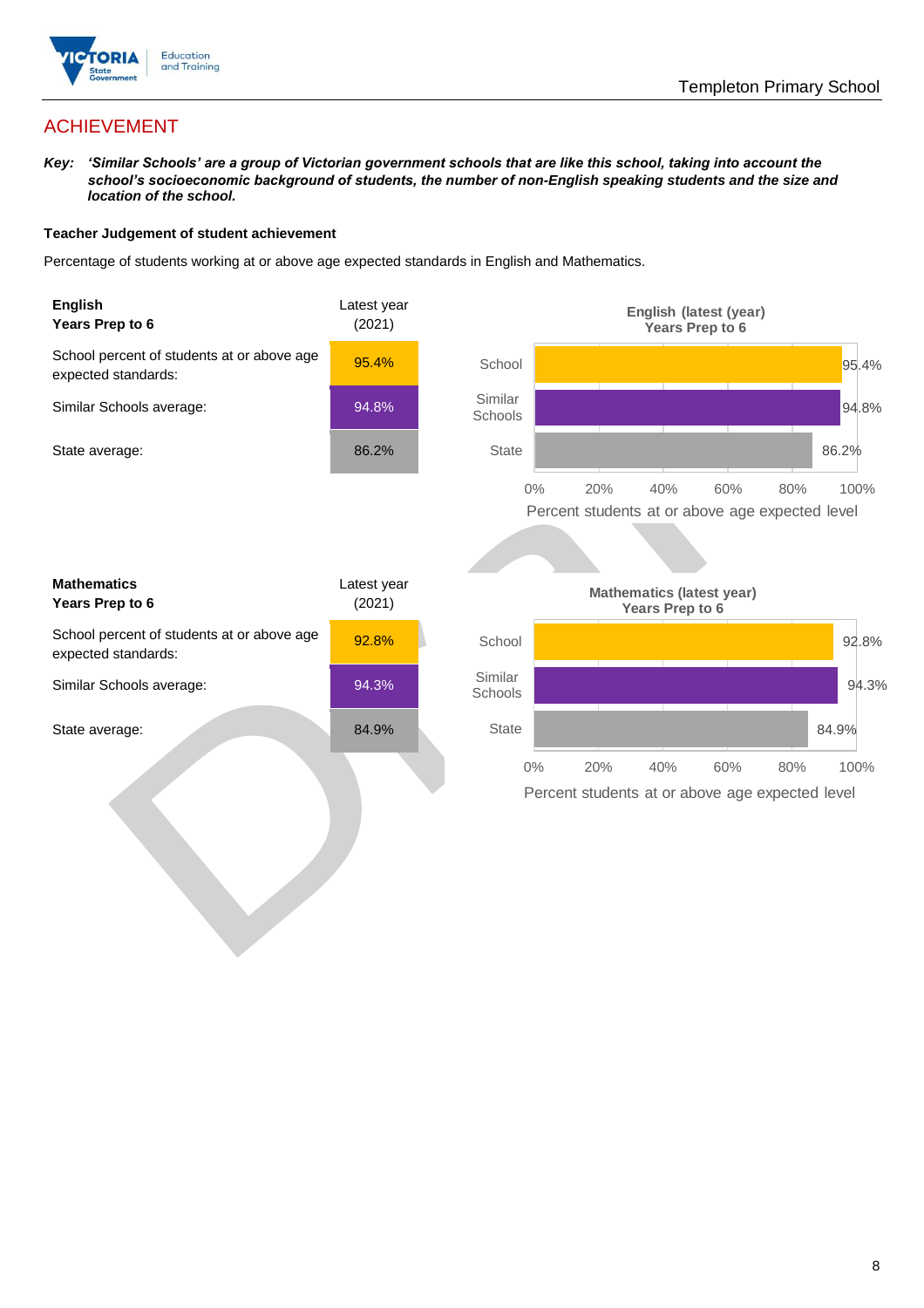

# ACHIEVEMENT (continued)

*Key: 'Similar Schools' are a group of Victorian government schools that are like this school, taking into account the school's socioeconomic background of students, the number of non-English speaking students and the size and location of the school.*

### **NAPLAN**

Percentage of students in the top three bands of testing in NAPLAN.

Note: NAPLAN tests were not conducted in 2020, hence the 4-year average is the average of 2018, 2019 and 2021 data.

| Reading<br>Year 3                                 | Latest year<br>(2021) | 4-year<br>average |                    | <b>NAPLAN Reading (latest year)</b><br>Year <sub>3</sub>                   |
|---------------------------------------------------|-----------------------|-------------------|--------------------|----------------------------------------------------------------------------|
| School percent of students in<br>top three bands: | 96.2%                 | 96.1%             | School             | 96.2%                                                                      |
| Similar Schools average:                          | 91.4%                 | 90.1%             | Similar<br>Schools | 91.4%                                                                      |
| State average:                                    | 76.9%                 | 76.5%             | State              | 76.9%                                                                      |
|                                                   |                       |                   | $0\%$              | 100%<br>20%<br>40%<br>60%<br>80%<br>Percent of students in top three bands |
| Reading<br>Year 5                                 | Latest year<br>(2021) | 4-year<br>average |                    | <b>NAPLAN Reading (latest year)</b><br>Year 5                              |
| School percent of students in<br>top three bands: | 94.9%                 | 85.5%             | School             | 94.9%                                                                      |
| Similar Schools average:                          | 87.9%                 | 84.1%             | Similar<br>Schools | 87.9%                                                                      |
| State average:                                    | 70.4%                 | 67.7%             | <b>State</b>       | 70.4%                                                                      |
|                                                   |                       |                   | $0\%$              | 20%<br>40%<br>60%<br>100%<br>80%<br>Percent of students in top three bands |
| <b>Numeracy</b><br>Year <sub>3</sub>              | Latest year<br>(2021) | 4-year<br>average |                    | <b>NAPLAN Numeracy (latest year)</b><br>Year <sub>3</sub>                  |
| School percent of students in<br>top three bands: | 93.2%                 | 89.7%             | School             | 93.2%                                                                      |
| Similar Schools average:                          | 86.1%                 | 86.4%             | Similar<br>Schools | 86.1%                                                                      |
| State average:                                    | 67.6%                 | 69.1%             | <b>State</b>       | 67.6%                                                                      |
|                                                   |                       |                   | $0\%$              | 40%<br>100%<br>20%<br>60%<br>80%<br>Percent of students in top three bands |
| <b>Numeracy</b><br>Year 5                         | Latest year<br>(2021) | 4-year<br>average |                    | <b>NAPLAN Numeracy (latest year)</b><br>Year 5                             |
| School percent of students in<br>top three bands: | 83.7%                 | 81.8%             | School             | 83.7%                                                                      |
| Similar Schools average:                          | 84.0%                 | 81.9%             | Similar<br>Schools | 84.0%                                                                      |
| State average:                                    | 61.6%                 | 60.0%             | <b>State</b>       | 61.6%                                                                      |
|                                                   |                       |                   | $\cap$             | 200/<br>10001<br>100/<br>000                                               |

0% 20% 40% 60% 80% 100% Percent of students in top three bands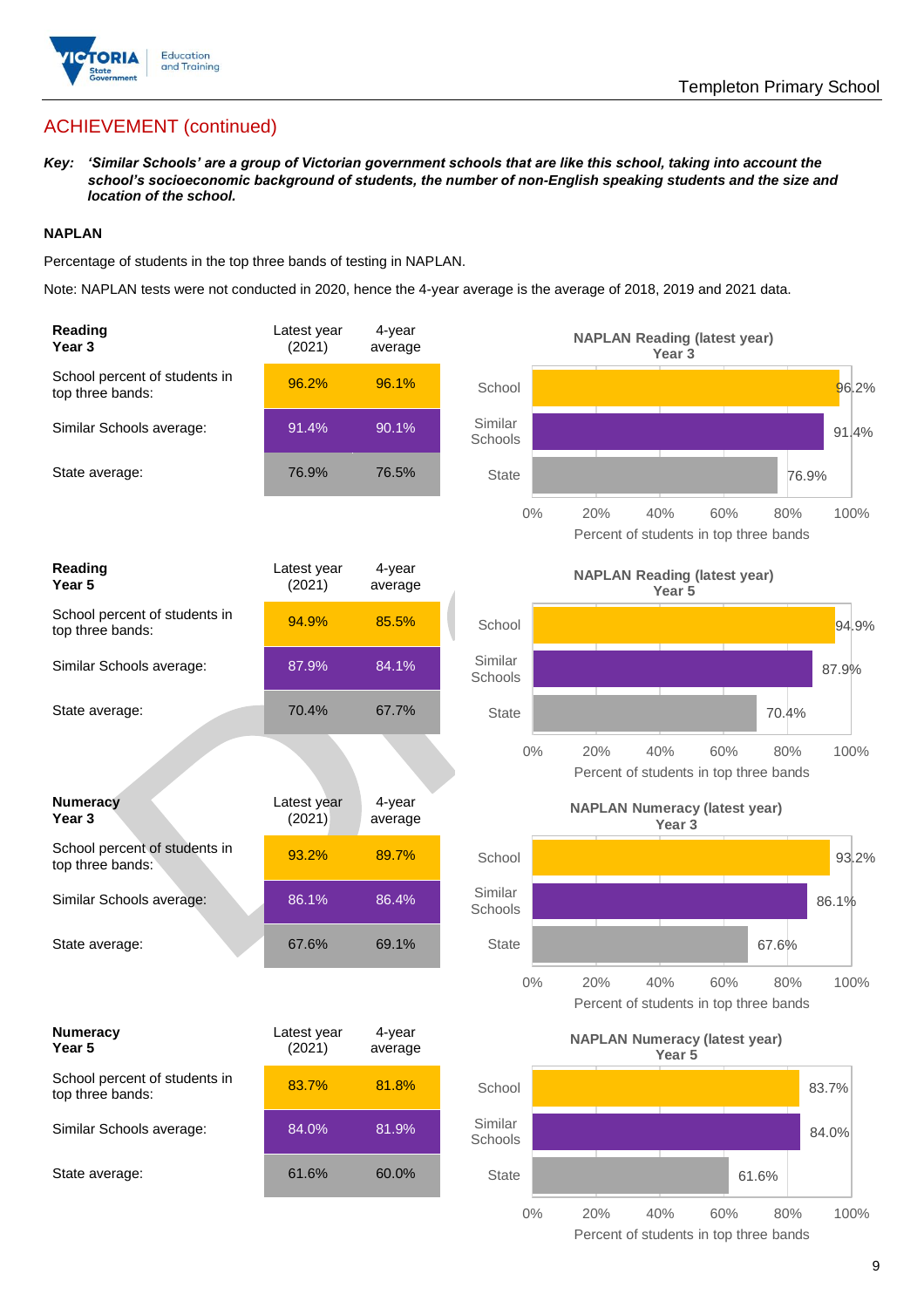

# Templeton Primary School

# ACHIEVEMENT (continued)

### **NAPLAN Learning Gain**

NAPLAN learning gain is determined by comparing a student's current year result relative to the results of all 'similar' Victorian students (i.e., students in all sectors in the same year level who had the same score two years prior). If the current year result is in the top 25 percent, their gain level is categorised as 'High'; middle 50 percent is 'Medium'; bottom 25 percent is 'Low'.

#### **Learning Gain Year 3 (2019) to Year 5 (2021)**

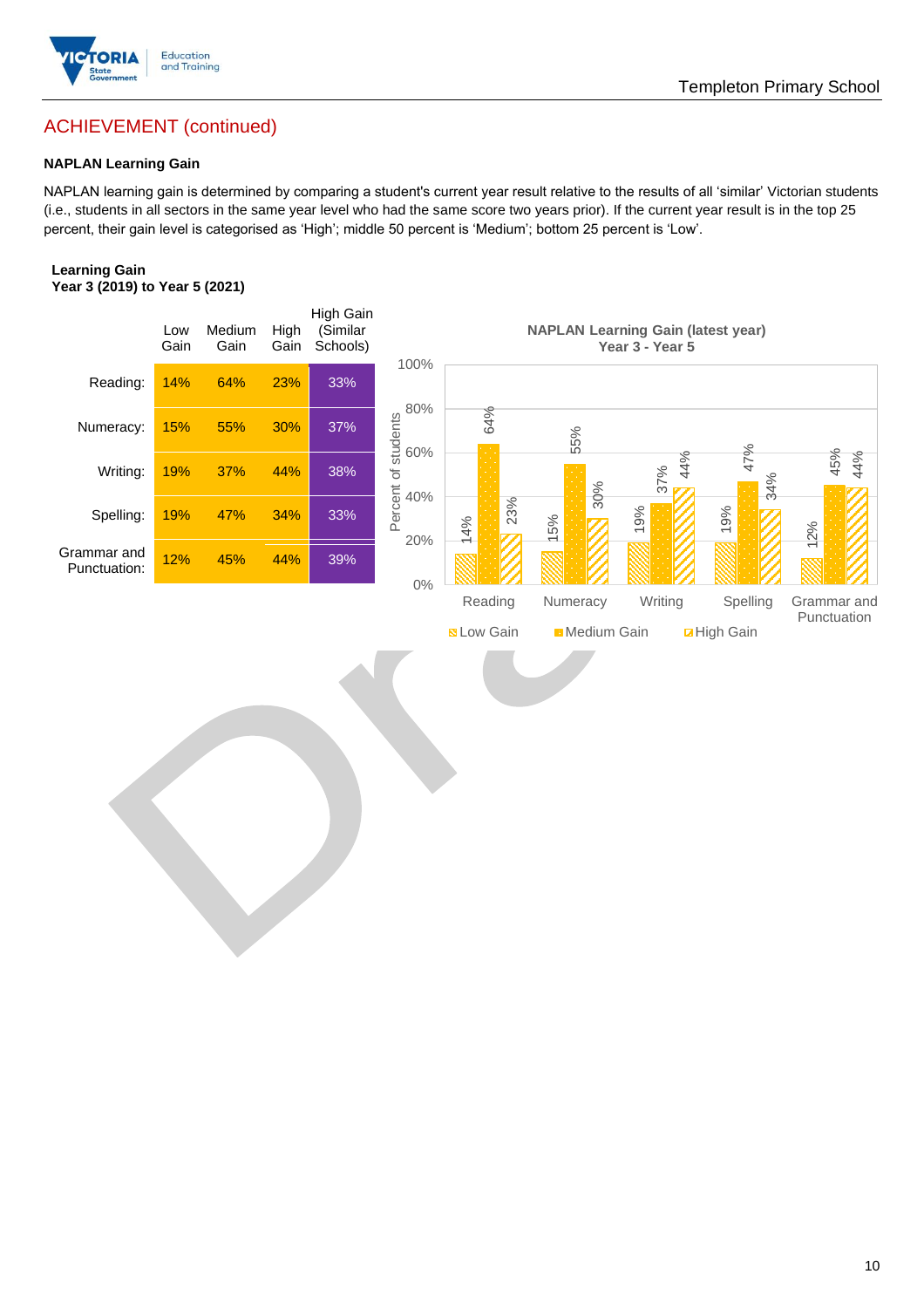

# ENGAGEMENT

*Key: 'Similar Schools' are a group of Victorian government schools that are like this school, taking into account the school's socioeconomic background of students, the number of non-English speaking students and the size and location of the school.*

#### **Average Number of Student Absence Days**

Absence from school can impact on students' learning. Common reasons for non-attendance include illness and extended family holidays. Absence and attendance data in 2020 and 2021 may have been influenced by COVID-19.

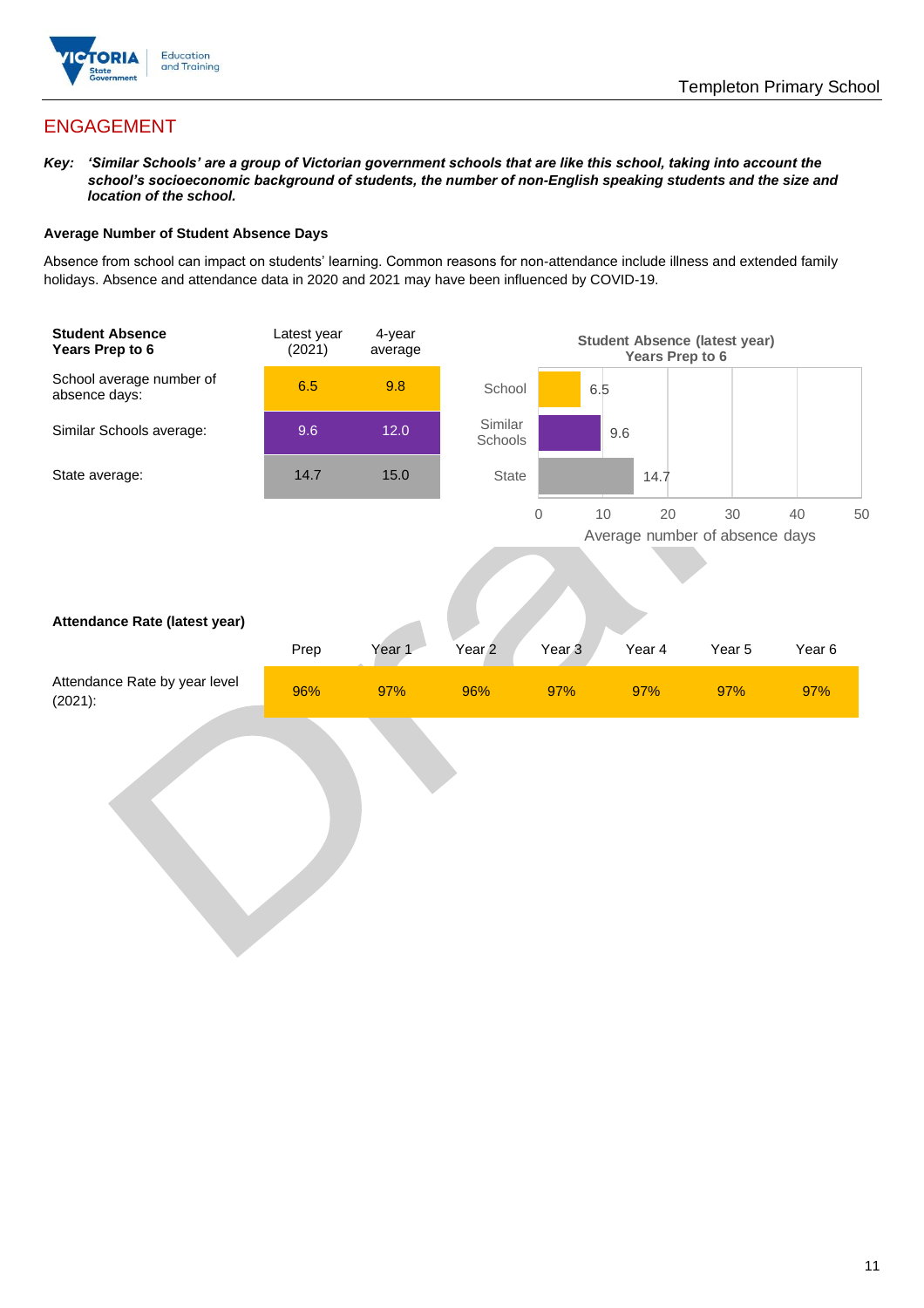

## **WELLBEING**

*Key: 'Similar Schools' are a group of Victorian government schools that are like this school, taking into account the school's socioeconomic background of students, the number of non-English speaking students and the size and location of the school.*

#### **Student Attitudes to School – Sense of Connectedness**

The percent endorsement on Sense of Connectedness factor, as reported in the Attitudes to School Survey completed annually by Victorian government school students, indicates the percent of positive responses (agree or strongly agree).

| <b>Sense of Connectedness</b><br>Years 4 to 6 | Latest year<br>(2021) | 4-year<br>average |  |
|-----------------------------------------------|-----------------------|-------------------|--|
| School percent endorsement:                   | 95.3%                 | 94.2%             |  |
| Similar Schools average:                      | 83.0%                 | 83.2%             |  |
| State average:                                | 79.5%                 | 80.4%             |  |

*Due to lower participation rates, differences in the timing of the survey/length of survey period and the general impact of Covid19 across 2020 and 2021, data are often not comparable with previous years or within similar school groups. Care should be taken when interpreting these results.*



### **Student Attitudes to School – Management of Bullying**

The percent endorsement on Management of Bullying factor, as reported in the Attitudes to School Survey completed annually by Victorian government school students, indicates the percent of positive responses (agree or strongly agree).

| <b>Management of Bullying</b><br>Years 4 to 6 | Latest year<br>(2021) | 4-year<br>average |  |
|-----------------------------------------------|-----------------------|-------------------|--|
| School percent endorsement:                   | 94.9%                 | 93.3%             |  |
| Similar Schools average:                      | 80.2%                 | 81.3%             |  |
| State average:                                | 78.4%                 | 79.7%             |  |

*Due to lower participation rates, differences in the timing of the survey/length of survey period and the general impact of Covid19 across 2020 and 2021, data are often not comparable with previous years or within similar school groups. Care should be taken when interpreting these results.*

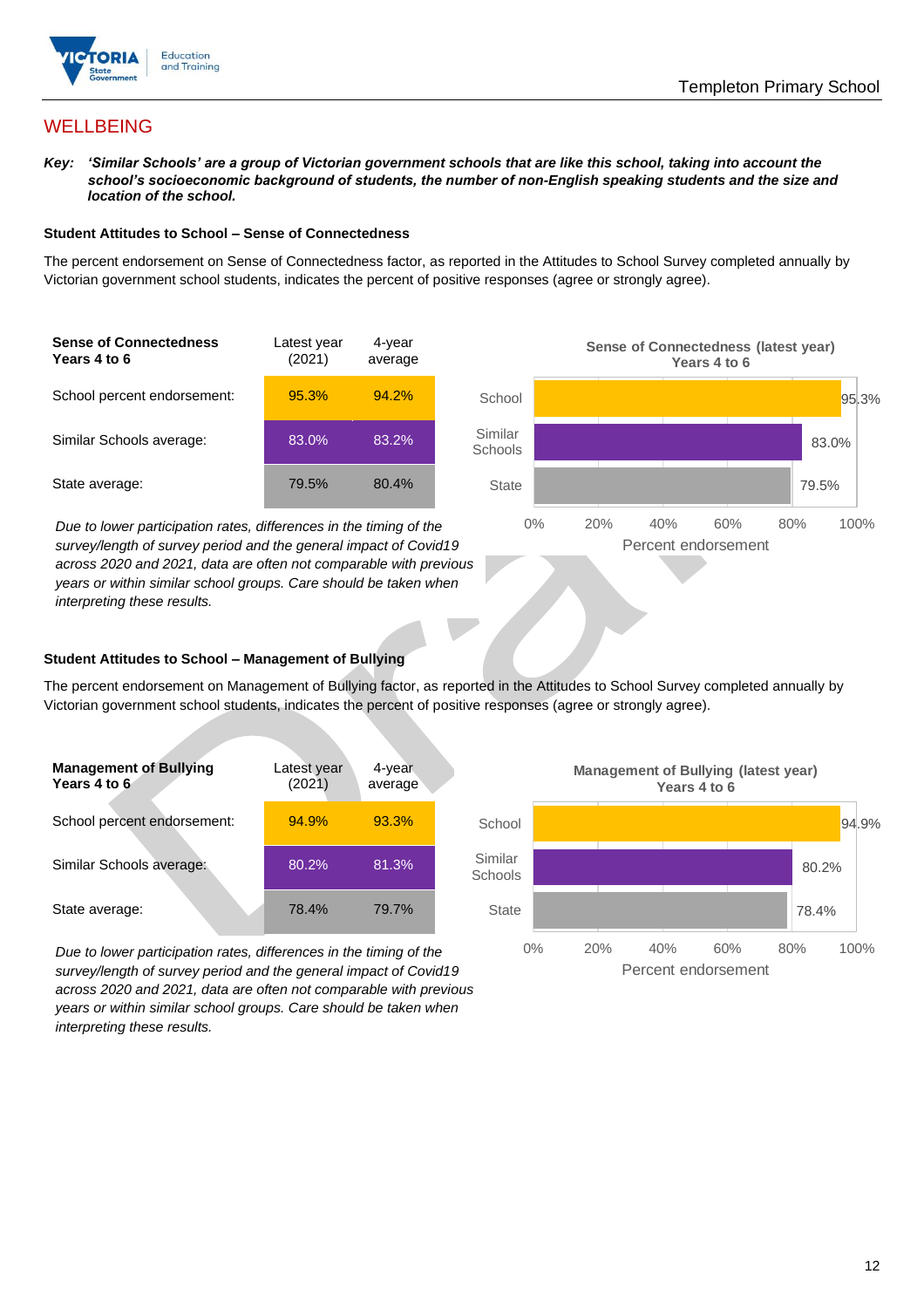

# **Financial Performance and Position**

FINANCIAL PERFORMANCE - OPERATING STATEMENT SUMMARY FOR THE YEAR ENDING 31 DECEMBER, 2021

| <b>Revenue</b>                                      | <b>Actual</b> |
|-----------------------------------------------------|---------------|
| <b>Student Resource Package</b>                     | \$5,584,915   |
| <b>Government Provided DET Grants</b>               | \$55,051      |
| Government Grants Commonwealth                      | \$4,762       |
| Government Grants State                             | \$633,247     |
| <b>Revenue Other</b>                                | \$12,556      |
| <b>Locally Raised Funds</b>                         | \$520,662     |
| <b>Capital Grants</b>                               | \$0           |
| <b>Total Operating Revenue</b>                      | \$6,811,193   |
|                                                     |               |
| Equity <sup>1</sup>                                 | <b>Actual</b> |
| Equity (Social Disadvantage)                        | \$19,166      |
| Equity (Catch Up)                                   | \$0           |
| <b>Transition Funding</b>                           | \$0           |
| Equity (Social Disadvantage - Extraordinary Growth) | \$0           |
| <b>Equity Total</b>                                 | \$19,166      |
|                                                     |               |
| <b>Expenditure</b>                                  | <b>Actual</b> |
| Student Resource Package <sup>2</sup>               | \$5,564,520   |
| Adjustments                                         | \$0           |
| <b>Books &amp; Publications</b>                     | \$8,116       |
| Camps/Excursions/Activities                         | \$91,403      |
| <b>Communication Costs</b>                          | \$6,054       |
| Consumables                                         | \$74,926      |
| Miscellaneous Expense <sup>3</sup>                  | \$55,580      |
| Professional Development                            | \$7,537       |
| Equipment/Maintenance/Hire                          | \$88,814      |
| <b>Property Services</b>                            | \$171,537     |
| Salaries & Allowances <sup>4</sup>                  | \$246,581     |
| <b>Support Services</b>                             | \$8,952       |
| Trading & Fundraising                               | \$48,075      |
| Motor Vehicle Expenses                              | \$0           |
| <b>Travel &amp; Subsistence</b>                     | \$0           |
| <b>Utilities</b>                                    | \$36,512      |
| <b>Total Operating Expenditure</b>                  | \$6,408,606   |
| <b>Net Operating Surplus/-Deficit</b>               | \$402,587     |
| <b>Asset Acquisitions</b>                           | \$199,278     |
|                                                     |               |

(1) The equity funding reported above is a subset of the overall revenue reported by the school.

(2) Student Resource Package Expenditure figures are as of 24 Feb 2022 and are subject to change during the reconciliation process.

(3) Miscellaneous Expenses include bank charges, administration expenses, insurance and taxation charges.

(4) Salaries and Allowances refers to school-level payroll.